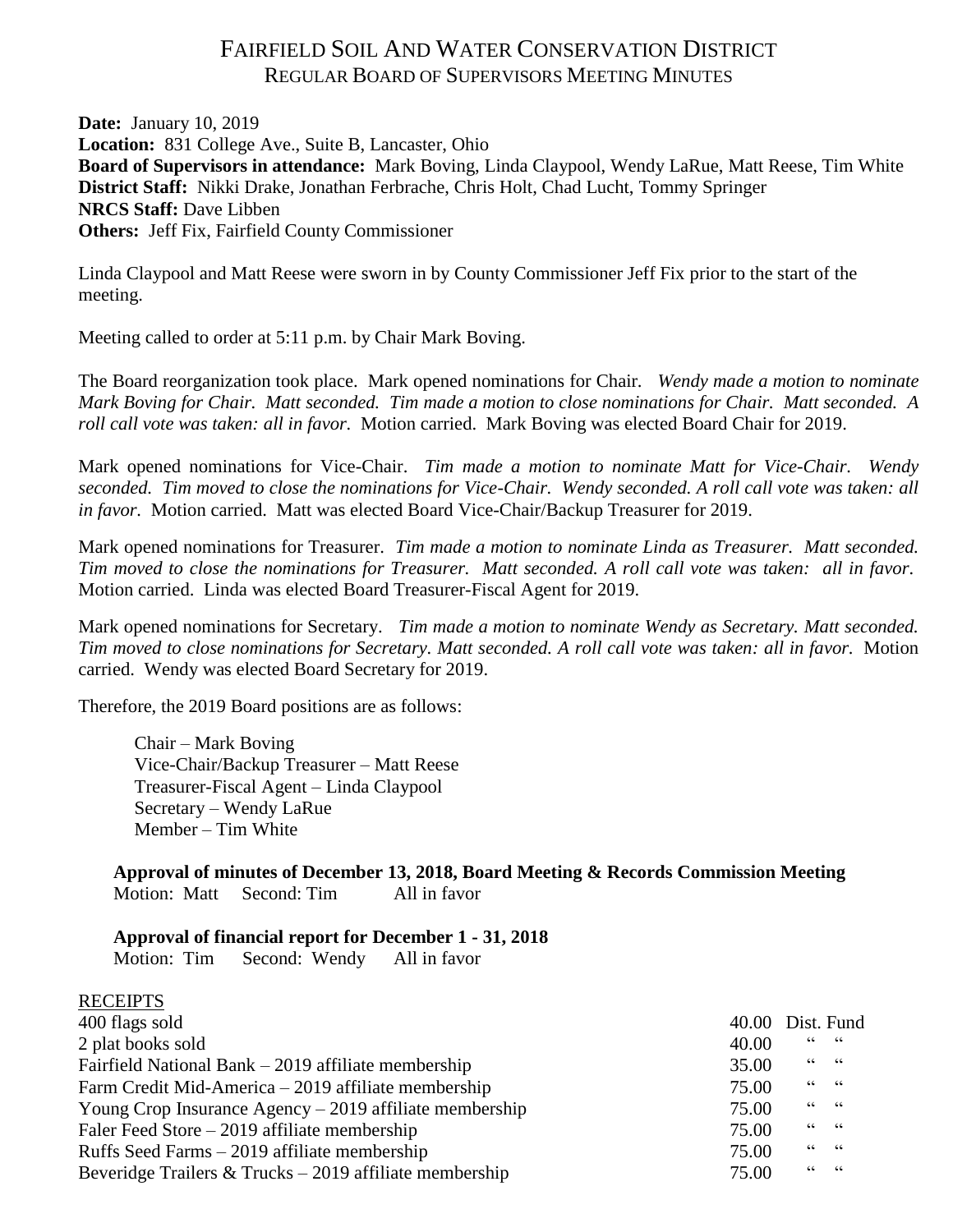| Cedar Hill Blankets $-2019$ affiliate membership                                                                                        |         | 75.00         | 66                                | $\,$ 6 6 $\,$                              |
|-----------------------------------------------------------------------------------------------------------------------------------------|---------|---------------|-----------------------------------|--------------------------------------------|
| Star Ohio – interest (November)                                                                                                         |         | 300.32        | $\,$ 6 6 $\,$                     | 66                                         |
| Appalachia Ohio Alliance – fee to rent no-till drill                                                                                    |         | 50.00         | 66                                | $\mbox{\bf G}$                             |
| Dave Cain Excavating – tile plan for Derr $(34-BER-18)$                                                                                 |         | 50.00         | $\textsf{G}\,\textsf{G}$          | $\,$ 6 6 $\,$                              |
| Hugus Fruit Farm $-2019$ affiliate membership                                                                                           |         | 75.00         | $\,$ 6 6 $\,$                     | $\,$ 6 6 $\,$                              |
| Dave Cain Excavating $-2019$ affiliate membership                                                                                       |         | 75.00         | 66                                | 66                                         |
| Millersport Agri-Service $-2019$ affiliate membership                                                                                   |         | 75.00         | 66                                | $\,$ 6 6 $\,$                              |
| Sunrise Cooperative $-2019$ affiliate membership                                                                                        |         | 75.00         | $\textsf{G}\,\textsf{G}$          | 66                                         |
| OFSWCD - TSP funds (EQIP & CRP)                                                                                                         |         | 14,864.25     | 66                                | 66                                         |
| Rob Alt – tile plan fee $(16-LIB-18)$                                                                                                   |         | 100.00        | 66                                | $\textsf{G}\,\textsf{G}$                   |
| Kull Excavating $-2019$ affiliate membership                                                                                            |         | 75.00         | 66                                | $\,$ 6 6 $\,$                              |
| $C&C$ Farms & Excavating $-$ 2019 affiliate membership                                                                                  |         | 75.00         | 66                                | $\,$ 6 6 $\,$                              |
| Appalachia Ohio Alliance – drill rental (7.5 acres)                                                                                     |         | 90.00         | 66                                | $\textsf{G}\,\textsf{G}$                   |
| EPRI – Hague grant funds $(\$13,955.50)$ & SWCD reimb. $(\$527.02)$                                                                     |         | 14,482.52     | $\zeta$ $\zeta$                   | $\textsf{G}\,\textsf{G}$                   |
| <b>Total Receipts District Fund</b>                                                                                                     |         | \$30,952.09   |                                   |                                            |
| ODA, Soil & Water Conservation – December state match payment                                                                           |         | \$12,542.00   |                                   | Spec. Fund                                 |
| Reincumbered – BP America (monthly fuel bills)                                                                                          | $L-2$   | 74.45         |                                   | $\!\!\!\zeta\,\zeta\!\!\!\zeta\!\!\!\zeta$ |
| <b>BWC Refund</b>                                                                                                                       |         | 40.03         | $\!\!\!\zeta\,\zeta\!\!\!\zeta\!$ | $\zeta$ $\zeta$                            |
| Total Receipts Special Fund \$12,656.48                                                                                                 |         |               |                                   |                                            |
| <b>BILLS</b>                                                                                                                            |         |               |                                   |                                            |
| Verizon Wireless – Ck#5230 – monthly bill (\$233.40 TSP; \$149.79 Urban DCF)                                                            |         | 383.19        | Dist. Fund                        |                                            |
| Lancaster Fairfield Co. Chamber of Commerce – Ck#5231 – 2019 membership                                                                 |         | 230.00        | 66                                | $\mbox{\bf G}$                             |
| $U.S.P.S. - Ck \# 5232 - postage to mail December newsletter$                                                                           |         | 274.26        | 66                                | 66                                         |
| $ODA - Ck#5233$ – dealer in nursery stock license (1 year)                                                                              |         | 125.00        | 66                                | $\textsf{G}\,\textsf{G}$                   |
| Lancaster Eagle-Gazette – Ck#5234 – monthly newspaper (January)                                                                         |         | 22.30         | 66                                | 66                                         |
| Lancaster Fairfield Co. Chamber of Commerce $-Ck#5235-6'$ display space at<br>at trade show on $1/19$                                   |         | 120.00        | $\zeta$ $\zeta$                   | 66                                         |
| <b>Total Expenses District Fund \$1,154.75</b>                                                                                          |         |               |                                   |                                            |
| Salaries (12/7 & 12/21/18)                                                                                                              |         | L-1 21,412.82 |                                   | Spec.Fund                                  |
| <b>Health Insurance</b>                                                                                                                 | $L-13$  | 8,570.30      |                                   | $\!\!\!\zeta\,\zeta\!\!\!\zeta\!\!\!\zeta$ |
| Life Insurance                                                                                                                          | $L-13$  | 27.70         | 66                                | $\zeta$ $\zeta$                            |
| Medicare                                                                                                                                | $L-12a$ | 287.22        | 66                                | 66                                         |
| Long-Term Disability (match on employees who elect coverage)                                                                            | $L-13$  | 22.90         | 66                                | $\textsf{G}\,\textsf{G}$                   |
| <b>PERS</b>                                                                                                                             | $L-11$  | 2,997.80      | $\!\!\!\zeta\,\zeta\!\!\!\zeta\!$ | $\mbox{\bf G}$                             |
| Total Salaries & Benefits \$33,318.74                                                                                                   |         |               |                                   |                                            |
| Handle With Care IT - PO#8994 - Level 2 setup $\&$ configure VIPRE;                                                                     | $L-5$   | 837.80        |                                   | Spec. Fund                                 |
| Quarterly maintenance agreement                                                                                                         |         |               |                                   |                                            |
| Mark Boving - PO#8996 - reimb. mileage to attend Area 5 winter meeting<br>on $12/5/18$                                                  | $L-9$   | 26.16         | 66                                | $\epsilon$                                 |
| MT Business Technologies, Inc. - PO#9064 - copier maintenance agreement L-4<br>$(12/3/18-3/2/19)$ & excess copy charges $(9/3-12/2/18)$ |         | 338.33        | 66                                | $\textsf{G}\,\textsf{G}$                   |
| Time Warner Cable – $PO#9066$ – business class service $(12/5/18-1/4/19)$                                                               | $L-5$   | 104.98        | $\epsilon$                        | $\zeta\,\zeta$                             |
| Speedway SuperAmerica – added to blanket PO#1990                                                                                        | $L-2$   | 59.07         | $\epsilon$                        | $\textsf{G}\,\textsf{G}$                   |
| Vinton Co. National Bank – PO#9068 – Visa bill (6 staff/board to Area 5<br>Winter meeting on 12/5; T. Springer to OWMA conference)      | $L-9$   | 136.00        | $\epsilon$                        | $\textsf{G}\,\textsf{G}$                   |
| Vinton Co. National Bank - PO#9069 - Visa bill (TV and HDMI cable)                                                                      | $L-3$   | 249.98        | 66                                | $\textsf{G}\,\textsf{G}$                   |
| Vinton Co. National Bank – $PO#9070 - V$ is bill (misc. supplies from Office L-2                                                        |         | 212.88        | $\epsilon$                        | $\textsf{G}\,\textsf{G}$                   |
| Max; projector bulb, wireless keyboard and mouse)                                                                                       |         |               |                                   |                                            |
| U.S.P.S. - PO#9072 - stamps $(200 - 5.50)$                                                                                              | $L-2$   | 100.00        | 66                                | $\textsf{G}\,\textsf{G}$                   |
| <b>Total Expenses Special Fund (Purchase Orders)</b>                                                                                    |         | \$2,065.20    |                                   |                                            |
|                                                                                                                                         |         |               |                                   |                                            |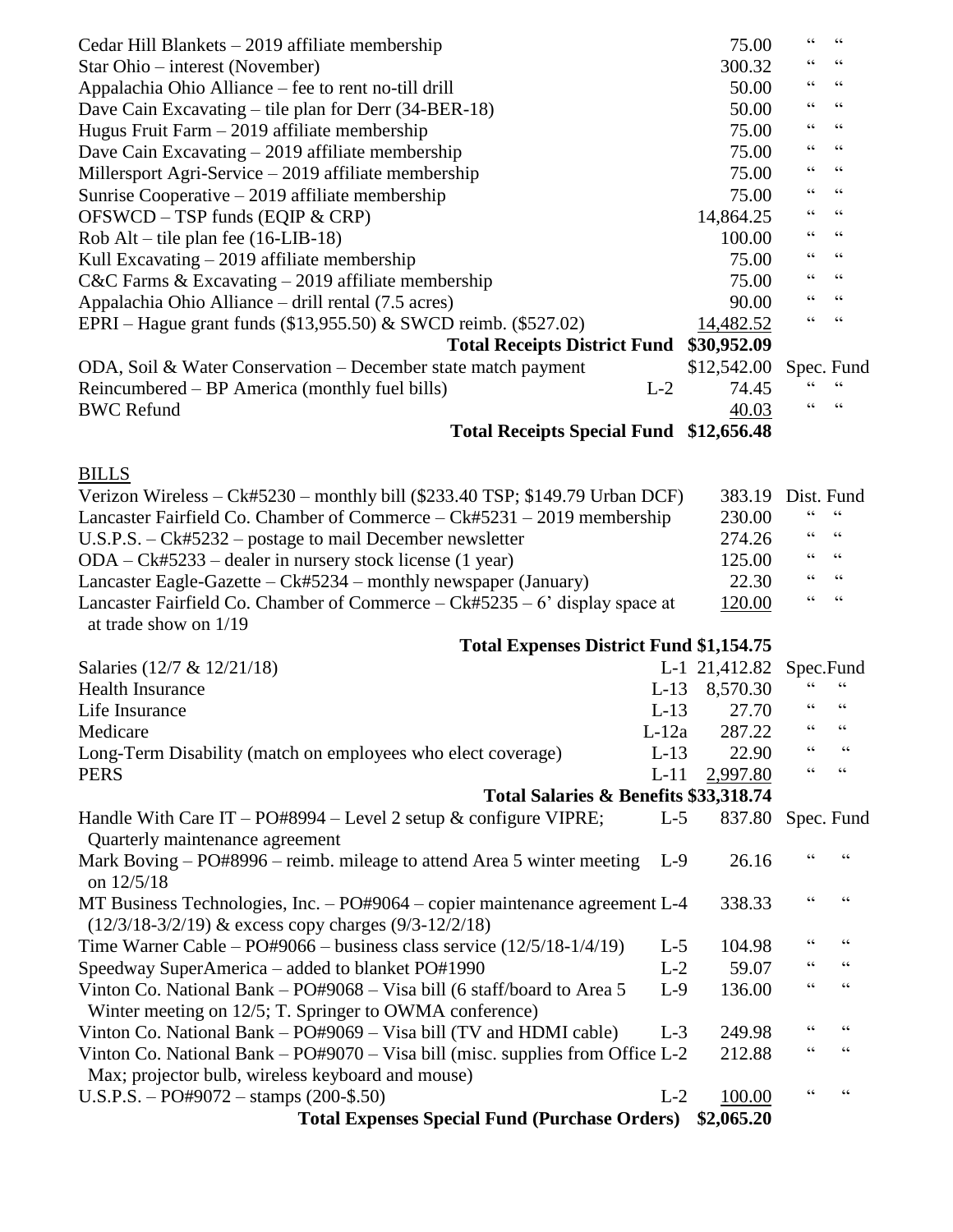NOTE: The auditor's office corrected PO#8486 in the amount of \$551. Purchase order was for 3-year warranty on computer server that was taken from L-3 Equipment and Auditor's office determined that it should have come from L-5 Contract Services.

| <b>PURCHASE ORDERS</b><br>12/11                                                  | Speedway SuperAmerica - Blanket PO#1990<br>Monthly fuel bill | $L-2$ | \$129.97<br>Current Balance \$0    |
|----------------------------------------------------------------------------------|--------------------------------------------------------------|-------|------------------------------------|
| BP America – Blanket PO#1975                                                     |                                                              | $L-2$ |                                    |
| 12/10                                                                            | Monthly fuel bill                                            |       | \$49.78<br>Current Balance \$74.45 |
|                                                                                  | DISTRICT FUND BALANCES AS OF 12/31/18                        |       |                                    |
| \$334,737.06 Total balance in District Account                                   |                                                              |       |                                    |
| \$158,107.44 - Balance in Star Ohio                                              |                                                              |       |                                    |
| \$176,629.62 - Balance in District Checking Account                              |                                                              |       |                                    |
| Amount to be used only for the following programs/grants/etc.:<br>\$195,369.08   |                                                              |       |                                    |
| \$63,298.49 - Sediment & Erosion Control Inspection Fees – RPC projects          |                                                              |       |                                    |
| (Any unused amount is returned) Restricted Funds                                 |                                                              |       |                                    |
| $$258.17 -$ Amount that can be used for a project utilizing the following funds: |                                                              |       |                                    |
| \$66.36 – Mall Wetland Sign Funds Assigned Funds                                 |                                                              |       |                                    |
| \$191.81 - Land Lab Funds (Quail Unlimited donation) Assigned Funds              |                                                              |       |                                    |
|                                                                                  | \$2,255.84 – Clear Creek Funds Restricted Funds              |       |                                    |
| \$51,853.73 - Current Staff Liabilities (comp & vacation leave) Assigned Funds   |                                                              |       |                                    |
| \$77,702.85 - Contingent Staff Liabilities (Unemployment-25% of prior year's     |                                                              |       |                                    |
|                                                                                  | salaries) Assigned Funds                                     |       |                                    |

\$139,367.98 Total undedicated funds

PETTY CASH Beginning Balance \$13.94 Ending Balance \$17.74

| <b>RECEIPTS</b>         |         |
|-------------------------|---------|
| Check from L-2 Supplies | \$21.06 |

| \$13.57 |
|---------|
| 1.23    |
| 1.23    |
| 1.23    |
| \$17.26 |
|         |

| SPECIAL FUND BALANCES AS OF 12/31/18:                   |
|---------------------------------------------------------|
| Balance in Budgeted Appropriation Account - \$65,514.40 |
| Balance in Special Account – \$178,544.91 (Actual Cash) |

2018/2019 STATE MATCH<br>Amount allocated - \$175,581.00 Received to date - \$100,334.00

Outstanding balance (to be received in 2018/2019) - \$75,247.00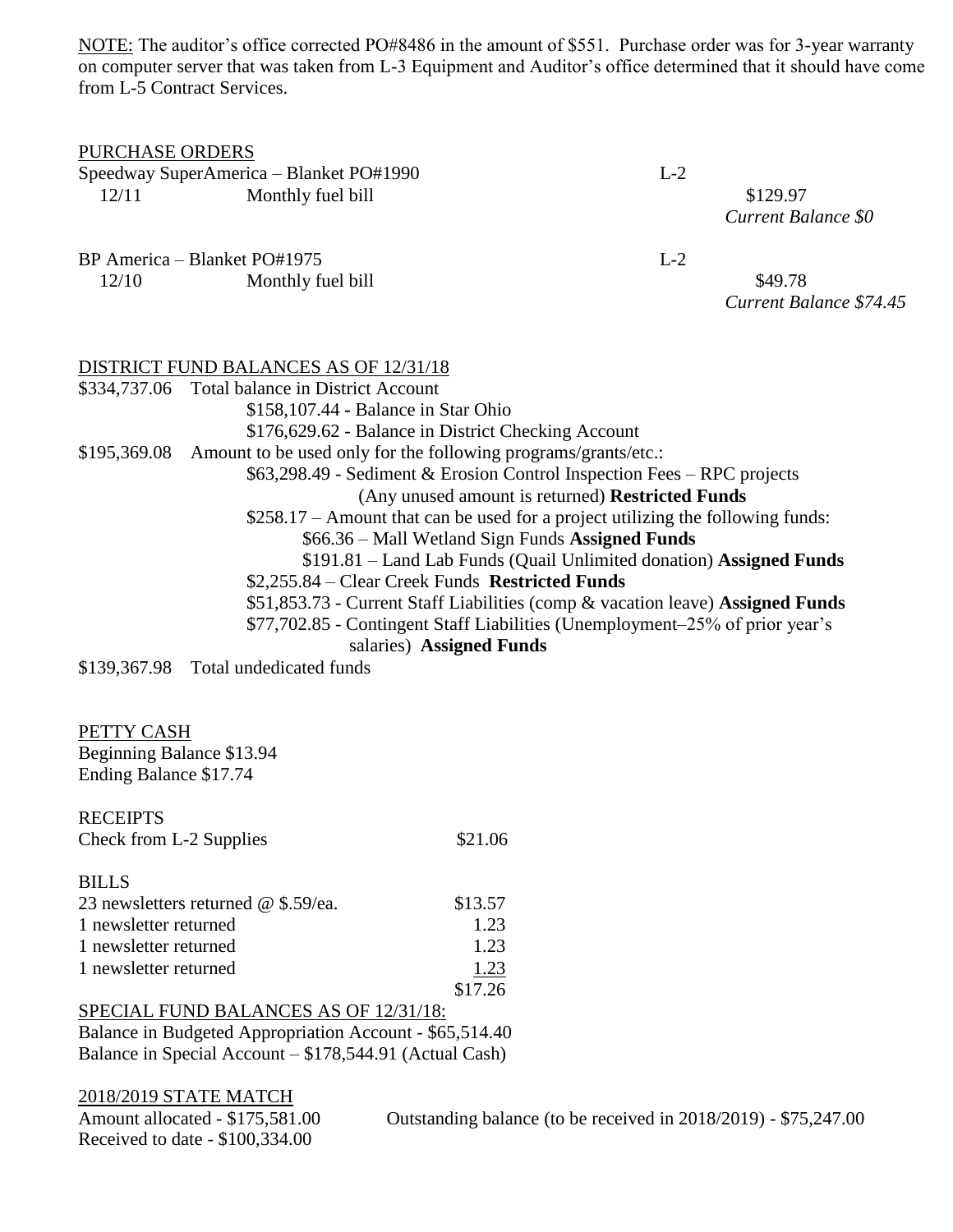## **Special Fund Account Balances**

| L-1 Salaries \$11,459.73            | L-11 PERS \$4,007.22                |
|-------------------------------------|-------------------------------------|
| L-2 Supplies \$4,930.46             | L-12 Worker's Comp. \$1,144.03      |
| L-3 Equipment \$8,468.81            | L-12a Unemployment \$10.00          |
| L-4 Repair & Maintenance \$47.86    | L-12a Medicare \$464.94             |
| L-5 Contract Services \$225.26      | L-13 Health Insurance \$15,086.94   |
| L-6 Rentals/Lease \$13,120.00       | L-13 Health Insurance EAP \$0       |
| L-7 Specialized Services \$333.00   | L-13 Life Insurance \$53.89         |
| L-8 Scholarship \$0                 | L-13 Long Term Disability \$363.62  |
| L-9 Travel Reimbursement \$4,880.21 | L-13 Short Term Disability \$246.73 |
| L-10 Advertising $$671.70$          |                                     |
|                                     |                                     |

# **Vacation, Sick & Comp Leave Balances (as of 12/21/18)**

|                       | Sick Leave | <b>Vacation Leave</b> | Comp Leave |
|-----------------------|------------|-----------------------|------------|
| Nikki Drake           | 1140.75    | 441.8                 | 23.88      |
| Jonathan Ferbrache    | 331.0      | 139.5                 | 19.76      |
| Christina Holt        | 827.68     | 459.93                | 5.14       |
| Chad Lucht            | 2459.56    | 503.25                | 23.13      |
| <b>Tommy Springer</b> | 825.64     | 192.50                | 3.76       |

# "Dedicated Conservation Fund"

Vinton County National Bank

#### **RECEIPTS**

Vinton Co. National Bank – checking account interest (November)  $\qquad$  \$ 50.85

## BILLS

None

## DEDICATED CONSERVATION FUND BALANCE AS OF 12/31/18:

\$247,523.23 Total Cash Balance

\$1,995.38 - Interest Earned \$14,917.37 – GPS/GIS Service Funds from Fairfield County Utilities (Water Valve) **Assigned Funds** \$8,000.00 – GPS/GIS Service Funds from Violet Township (Curb Inlets, Structures, Storm Piping Size) **Assigned Funds** \$23,646.11 – Pesticide Application **Committed Funds** \$82,758.70 – Engineering Program Funds **Committed Funds** \$116,205.67 - Urban Program Funds **Committed Funds**

There were no public comments.

The nominating committee for 2019 was discussed. Mark appointed Tim as Chair of the nominating committee. Tim will select two individuals to join him on the committee.

Dave gave the NRCS Report. He explained why the FSA office is closed for the government shutdown and NRCS is still open.

The Ohio Ethics Law was passed around and reviewed.